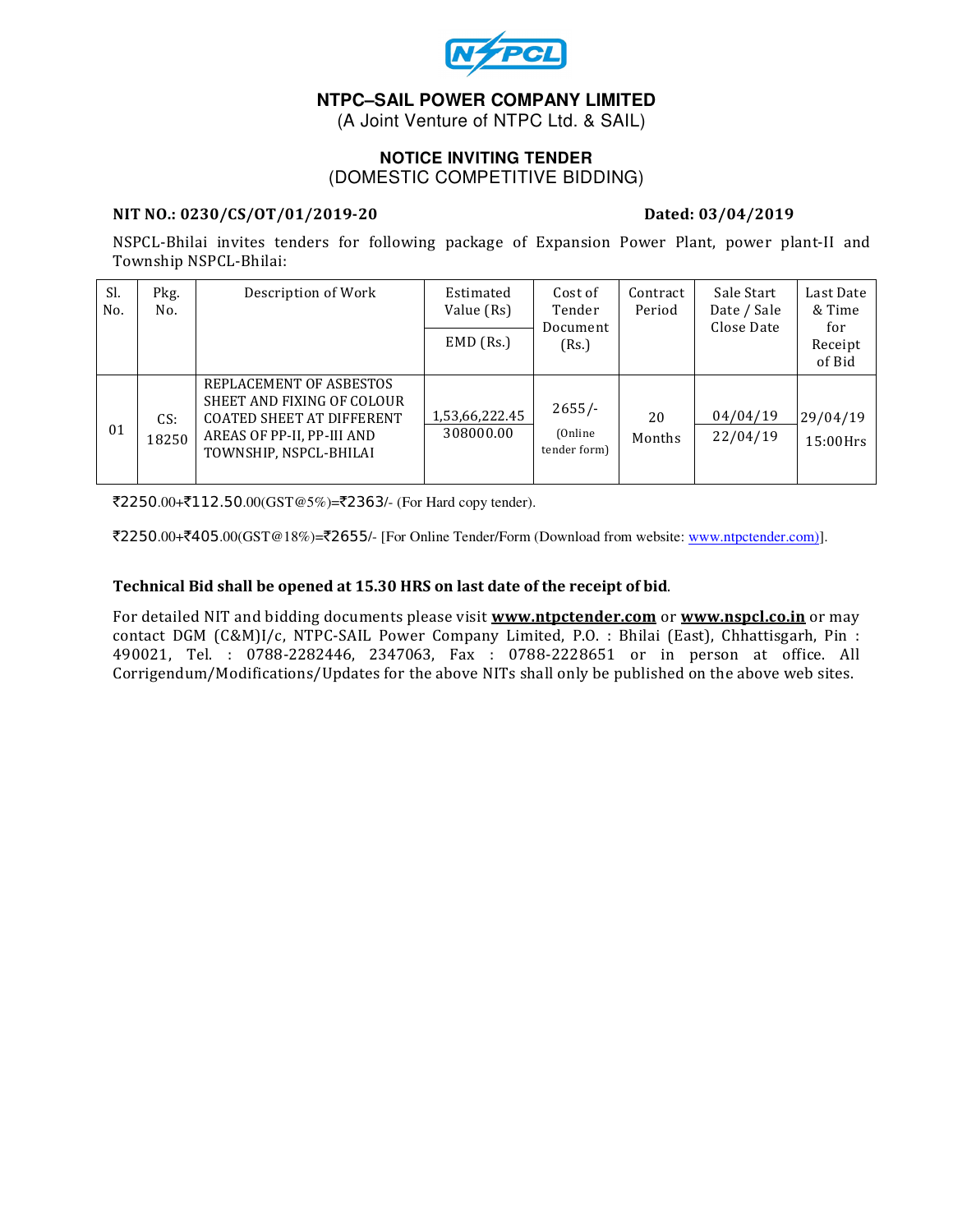# QUALIFYING REQUIREMENT

## 1. Replacement of Asbestos Sheet and Fixing of Colour Coated Sheet at Different Areas of PP-II, PP-III and Township, NSPCL-Bhilai.

- 1. The agency should have valid P.F Registration number.
- 2. The average annual turnover of the Bidder in the preceding three (03) financial years as on the date of Techno-commercial bid opening shall not be less than Rs. 108.85 lakhs.
- 3. The bidder should have executed the civil maintenance / civil repair/ civil construction work with BOQ item for roof sheeting / cladding as per the following for last 07 years ending last day of the month previous to the one in which bids are invited of the following values:
	- a) Single order having value not less than Rs. 145.14 lakhs.

OR

- b) Two orders having value not less than Rs 90.71 lakhs each.
	- OR
- c) Three orders having value not less than Rs. 72.57 lakhs each.

## Note:

- ♦ Executed means: The executed/ completed portion of BOQ, even if the work has not been completed in totality (subject to furnishing of documentary proof of executed value of the work).
- ♦ Contract for pure earth work/pure steel fabrication/pure road work/pure water supply/drainage piping work/pure aluminium work shall not be considered.
- ♦ Values as per Cl-3 shall be considered inclusive of Service Tax/GST.
- ♦ While computing the annual turnover other income shall not be considered.
- ♦ In case where audited results for the last preceding financial years as on the date of Techno-Commercial bid opening are not available, the financial results certified by a practicing Chartered Accountant shall be considered acceptable. In case, Bidder is not able to submit the Certificate from practicing Chartered Accountant certifying its financial parameters, the audited results of three consecutive financial years preceding the last financial year shall be considered for evaluating the financial parameters. Further, a Certificate would be required from the CEO/CFO/Proprietor/Partners as per the format enclosed in the bidding documents stating that the financial results of the Company are under audit as on the date of Techno-Commercial bid opening and the Certificate from the practicing Chartered Accountant certifying the financial parameters is not available.